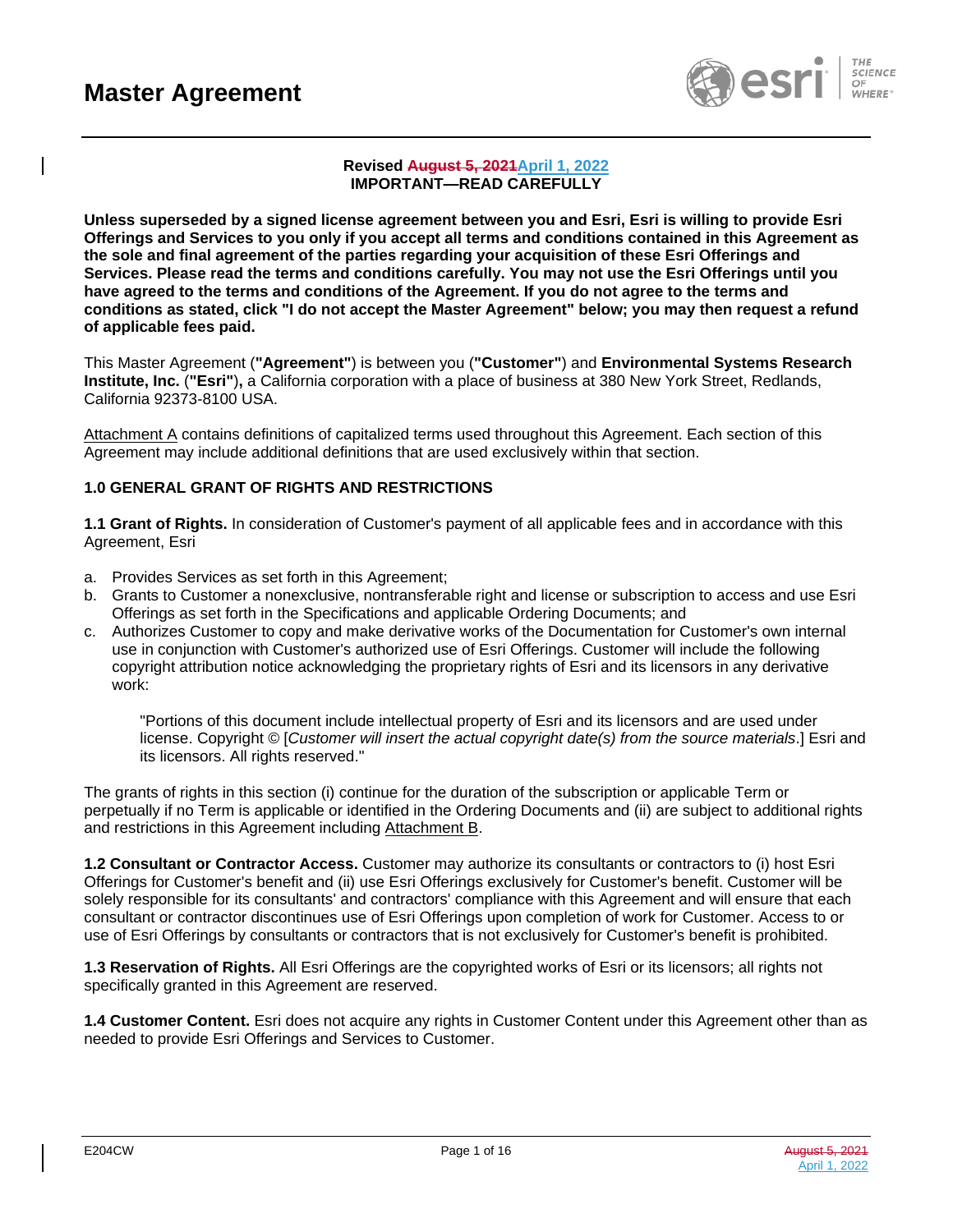## **2.0 SOFTWARE AND ONLINE SERVICES**

### **2.1 Definitions. The following definitions supplement the definitions provided in Attachment A:**

- a. **"Anonymous Users"** means all who have public access (i.e., without having to provide a Named User Credential) to any part of Customer Content or Customer's Value-Added Applications.
- b. **"App Login Credential(s)"** means a system-generated application login and associated password, provided when registering a Value-Added Application with Online Services, which when embedded in a Value-Added Application allows the Value-Added Application to access and use Online Services.
- c. **"Commercial App Deployment License"** means a license to distribute Value-Added Applications to third parties for a fee.
- d. **"Concurrent Use License"** means a license to install and use Software on computer(s) on a network, provided that the number of simultaneous users may not exceed the number of licenses acquired. A Concurrent Use License includes the right to run passive failover instances of Concurrent Use License management software in a separate operating system environment for temporary failover support.
- e. **"Deployment License"** means a license to incorporate ArcGIS Runtime components in Value-Added Applications and distribute Value-Added Applications to Customer's end users.
- f. **"Deployment Server License"** means a license to use Software under a Server License for all uses permitted in this Agreement and as described in the Documentation.
- g. **"Development Server License"** means a license to use Software under a Server License only to build and test Value-Added Applications as described in the Documentation.
- h. **"Development Use"** means the right to install and use Products to build and test Value-Added Applications as described in the Documentation.
- i. **"Dual Use License"** means the right to install Software on a desktop computer and use it simultaneously with either a personal digital assistant (PDA) or handheld mobile device as long as the Software is only used by a single individual at any time.
- j. **"Failover License"** means a license to install Software on redundant systems for failover operations, but the redundantly installed Software may be operational only during the period the primary site is nonoperational. Except for system maintenance and updating of databases, the redundant Software installation(s) will remain dormant while the primary site (or any other redundant site) is operational.
- k. **"Named User(s)"** is Customer's employee, agent, consultant, or contractor to whom Customer has assigned a unique, secure login credential (identity) enabling access to a Product that requires such identity in order to access identity-managed capabilities within a Product for Customer's exclusive benefit. For educational use, Named Users may include registered students.
- l. **"Named User Credential(s)"** means an individual person's login and associated password enabling that person to access and use Products.
- m. **"Named User License"** means the right for a single Named User to use a specific Esri Offering.
- n. **"Online Services Subscription"** means a limited-term subscription conveying the right for one or more Named Users to access and use Online Services.
- o. **"Redistribution License"** means a license to reproduce and distribute Software provided that
	- 1. Customer reproduces and distributes the Software in its entirety;
	- 2. A license agreement that protects the Software to the same extent as this Agreement accompanies each copy of the Software, and the recipient agrees to the terms and conditions of the license agreement;
	- 3. Customer reproduces all copyright and trademark attributions and notices; and
	- 4. Customer does not charge a fee to others for the use of the Software.
- p. **"Server License"** means a license to install and use Software on a serverany computer being used as a server. Server Licenses may be subject to a limited number of server cores or distributed deployment on multiple servers as described in the Ordering Documents or Documentation. If the Software description includes failover use rights, each Server License includes a Failover License.
- q. **"Service Credit(s)"** means a unit of exchange for consumption of services that can be used with an Online Services Subscription.
- r. **"Sharing Tools"** means publishing capabilities included with Customer's authorized use of Online Services or ArcGIS Enterprise that allow Customer to make Customer Content and Value-Added Applications available to third parties or Anonymous Users.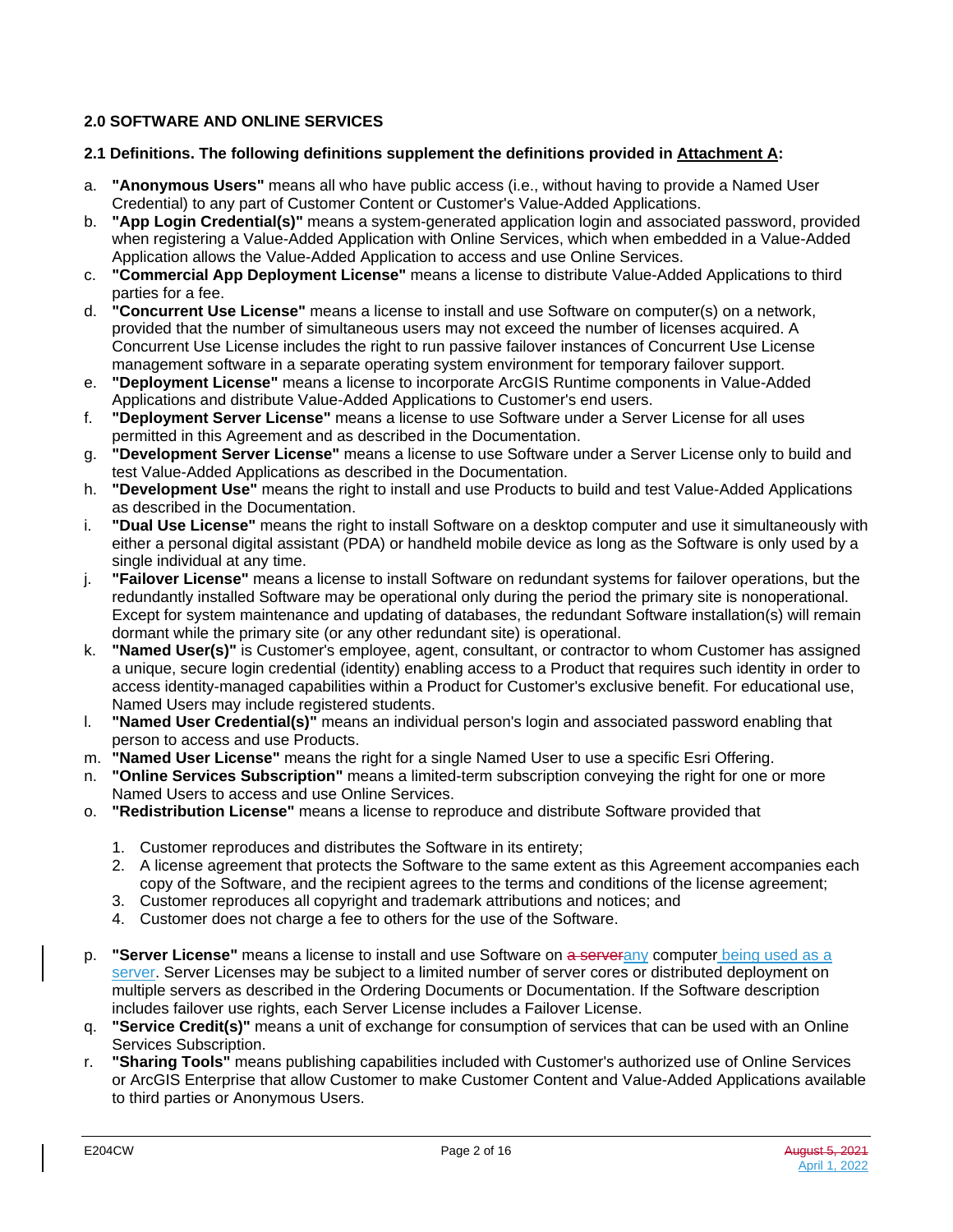- s. **"Single Use License"** means a license for a single authorized end user to install and use Software on a single computer. The single authorized end user may also install a second copy for the end user's exclusive use on a second computer as long as only 1 copy of Software is in use at any time. No other end user may use Software under the same license at the same time for any other purpose.
- t. **"Staging Server License"** means a license to use Software under a Server License to build and test Value-Added Applications and map caches; conduct user acceptance, performance, and load testing of other thirdparty software; stage new commercial data updates; and conduct training activities as described in the Documentation. Customer may use Value-Added Applications and map caches with Development and Deployment Server Licenses.

**2.2 License and Subscription Types.** Esri provides Software Products under one or more of the license or subscription types identified in the definitions above. The Documentation and Ordering Documents identify which license or subscription type(s) applies to the ordered Products.

## **2.3 Software Terms of Use.**

- a. Customer may
	- 1. Install, access, or store Software and Data on electronic storage device(s);
	- 2. Make archival copies and routine computer backups;
	- 3. Install and use a newer version of Software concurrently with the version to be replaced during a reasonable transition period not to exceed 6 months, provided that the deployment of either version does not exceed Customer's licensed quantity; thereafter, Customer will not use more Software in the aggregate than Customer's total licensed quantity. This concurrent use right does not apply to Software licensed for Development Use;
	- 4. Move Software in the licensed configuration to a replacement computer;
	- 5. Distribute Software and any associated Authorization Codes required for use of a Deployment License to third parties; and
	- 6. Governmental or not-for-profit organizations that operate a website or offer Internet services may use server Software for revenue-generating purposes on a cost-recovery basis and not for profit.
- b. Customer may customize Software using any macro or scripting language, APIs, or source or object code libraries but only to the extent that such customization is described in the Documentation.
- c. Customer may use all fonts provided with Software for any authorized use of the Software. Customer may also use Esri fonts separately to print any output created by the Software. Any use restrictions for third-party fonts included with the Software are set forth in the font file itself.
- d. Esri publishes Product-specific Software terms of use at [https://www.esri.com/legal/scope-of-use.](https://www.esri.com/legal/scope-of-use)

# **2.4 Online Services Terms of Use.**

- a. **Online Services Descriptions.** Esri publishes Online Services Subscription-specific terms of use at [https://www.esri.com/legal/scope-of-use.](https://www.esri.com/legal/scope-of-use) Use of Online Services is also subject to the Cloud Services terms found in Attachment B.
- b. **Modifications of Online Services.** Esri may change Online Services and associated APIs at any time, subject to 30 days' notice of material changes and 90 days' notice for deprecations. If any modification, discontinuation, or deprecation of Online Services causes a material, adverse impact to Customer's operations, Esri may, at its discretion, attempt to repair, correct, or provide a workaround for Online Services. If a viable solution is not commercially reasonable, Customer may cancel its subscription to Online Services, and when applicable, Esri will issue a prorated refund.
- c. **Sharing Customer Content.** Sharing Customer Content using Sharing Tools enables third parties to use, store, cache, copy, reproduce, (re)distribute, and (re)transmit Customer Content through Online Services. Esri is not responsible for any loss, deletion, modification, or disclosure of Customer Content resulting from use or misuse of Sharing Tools. Customer's use of Sharing Tools is at Customer's sole risk.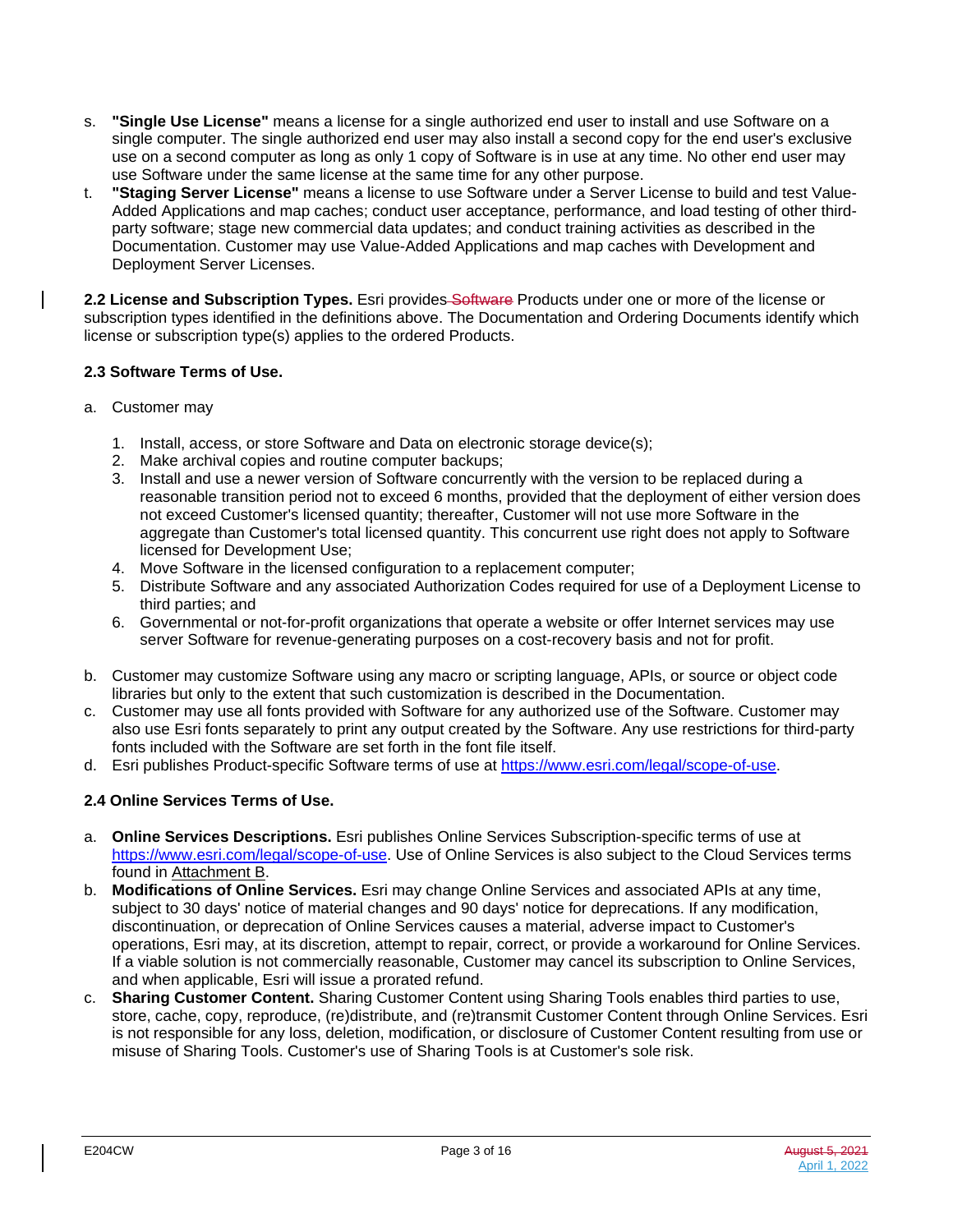**2.5 Named User Licenses.** Except as expressly set forth in this Agreement, the following terms apply to Software and Online Services for which Customer acquires Named User Licenses.

## a. **Named Users.**

- 1. Named User login credentials are for designated users only and may not be shared with other individuals.
- 2. Customer may reassign a Named User License to another user if the former user no longer requires access to the Software or Online Services.
- 3. Customer may not add third parties as Named Users, other than third parties included within the definition of Named Users.
- b. **Anonymous Users.** Anonymous Users may only access Software or Online Services through Value-Added Applications that provide access to services or Content, that has been published for shared access through the use of Sharing Tools.

## **2.6 Value-Added Applications.**

- 1. Customer is responsible for the development, operation, and technical support of Customer Content and Value-Added Applications.
- 2. Customer may not embed a Named User Credential into Value-Added Applications. Value-Added Applications that enable access to Customer Content that is not publicly shared through the use of Sharing Tools must require individual users to log in to the application(s) with their unique Named User login credentials.
- 3. Customer may embed an App Login Credential into Value-Added Applications that provide access by Anonymous Users to services or Content, that has been published for shared access by Anonymous Users through the use of Sharing Tools.
- 4. Customer may not embed an App Login Credential into Value-Added Applications that enables access to Customer Content that is not publicly shared through the use of Sharing Tools. Value-Added Applications that enable access to Customer Content that is not publicly shared through the use of Sharing Tools must require individual users to log in to the application(s) with their unique Named User login credentials.
- 5. Customer may not provide a third party, other than third parties included within the definition of Named Users, with access to Software or Online Services, other than through Customer's Value-Added Application(s).
- 6. Customer may transfer Value-Added Applications to any third party for use in conjunction with the third party's own Software license or Online Services Subscription.

## **2.7 Limited-Use Programs.**

- a. **Trial, Evaluation, and Beta Programs.** Products acquired under a trial, evaluation, or Beta program are licensed for evaluation and testing purposes only and not for commercial use. Any such use is at Customer's own risk, and the Products do not qualify for Maintenance. If Customer does not convert to a purchased license or subscription prior to the expiration of the trial, evaluation, or Beta license, Customer may lose any Customer Content and customizations made during the license term. If Customer does not wish to purchase a license or subscription, Customer should export such Customer Content before the license expires.
- b. **Educational Programs***.* Customer agrees to use Products provided under an educational program solely for educational purposes during the educational use Term. Customer shall not use Products for any Administrative Use unless Customer has acquired an Administrative Use license. "Administrative Use" means administrative activities that are not directly related to instruction or education, such as asset mapping, facilities management, demographic analysis, routing, campus safety, and accessibility analysis. Customer shall not use Products for revenue-generating or for-profit purposes.
- c. **Grant Programs.** Customer may use Products provided under a grant program for noncommercial purposes only. Except for cost recovery of using and operating the Products, Customer shall not use Products for revenue-generating or for-profit purposes.
- d. **Other Esri Limited-Use Programs.** If Customer acquires Products under any limited-use program not listed above, Customer's use of the Products may be subject to the terms set forth in the applicable launching page or enrollment form or as described on Esri's website in addition to the nonconflicting terms of this Agreement.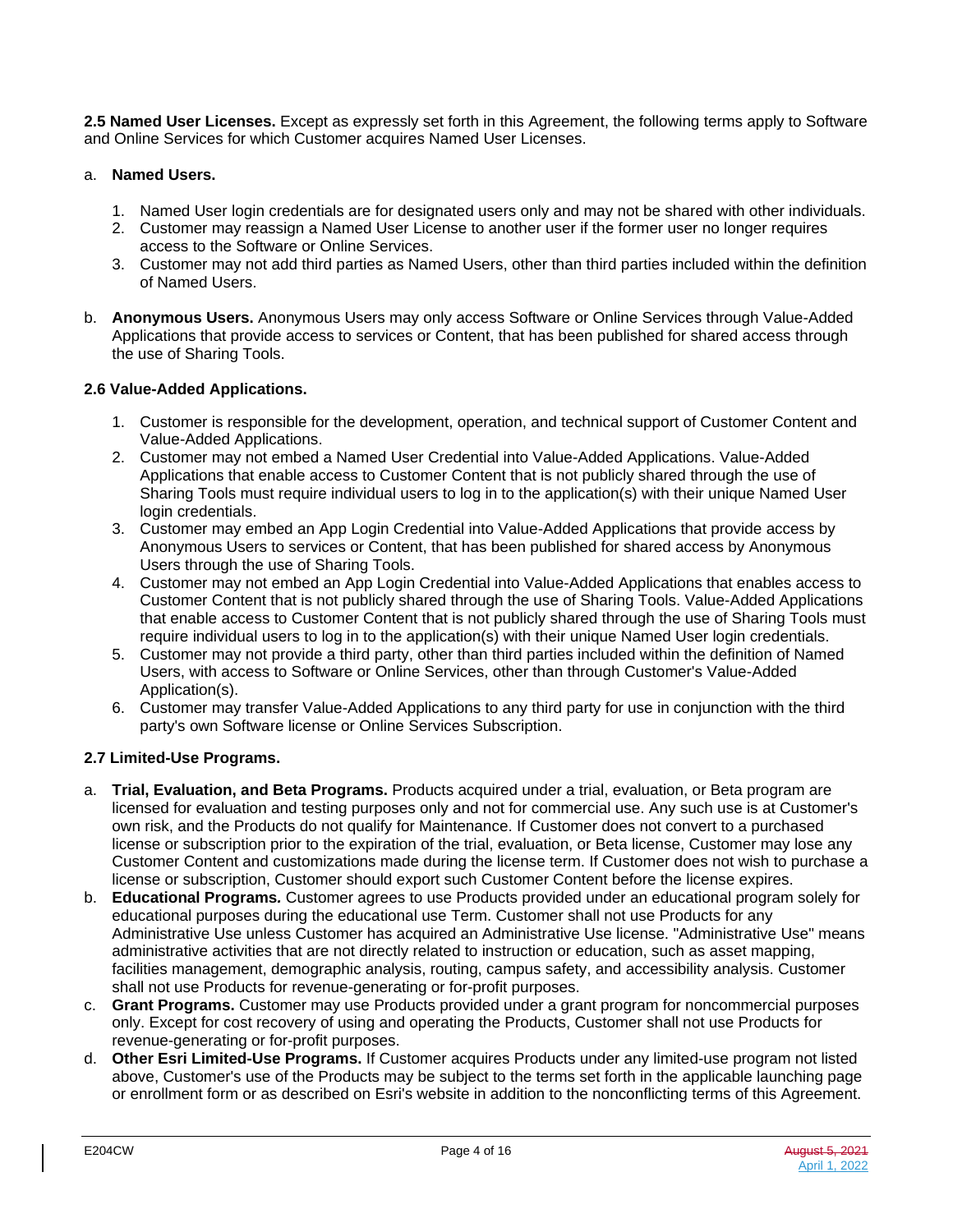## **3.0 DATA**

**3.1 Definitions.** The following definitions supplement the definitions provided in Attachment A:

- a. **"Business Listing Data"** means any dataset that includes a list of businesses and may include other associated business attributes.
- b. **"Esri Content Package(s)"** means a digital file containing Online Services basemap Data extracted from the Online Services.
- c. **"Street Data"** means Data that includes or depicts information about roads, streets, and related features.

## **3.2 Permitted Uses.**

- a. Unless otherwise authorized in writing, Customer may only use Data with the Products for which Esri has provided the Data.
- b. Subject to the restrictions set forth in this Agreement and provided that Customer affixes an attribution statement to the Data representations acknowledging Esri or its applicable licensor(s) as the source of the portion(s) of the Data used for the Data representation, Customer may:
	- 1. Create representations of Data in hard-copy or static, electronic format (e.g., PDF, GIF, JPEG, HTML); in ArcGIS Web Maps; or in Esri Story Maps apps for the purposes of visualizing Data (including basic interactions such as panning, zooming, and identifying map features with simple pop-ups); and
	- 2. Use and include such representations of Data in presentation packages, marketing studies, or other reports or documents containing map images or data summaries derived from the use of Esri Products to third parties.
- c. Customer may take Online Services basemaps offline through Esri Content Packages and subsequently deliver (transfer) them to any device for use with licensed ArcGIS Runtime applications and ArcGIS Desktop. Customer may not otherwise scrape, download, or store Data.
- d. Customer may make any internal use of geocoded results that are obtained and stored in compliance with this Agreement. Customer may not redistribute geocoded results except to (i) use and/or display on a map in connection with Customer's public, non-revenue generating website(s), (ii) permit access to third-parties for the purposes of Customer's business, or (iii) deliver to third parties, on a noncommercial/non-revenue generating basis, static results, static output or static base map renderings.

## **3.3 Use Restrictions.**

- a. Customer may not act directly or authorize its customers to cobrand Data, use Data in any unauthorized service or product, or offer Data through or on behalf of any third party.
- b. Customer may not use or allow third parties to use Data, for the purpose of compiling, enhancing, verifying, supplementing, adding to, or deleting from compilation of information that is sold, rented, published, furnished, or in any manner provided to a third party.
- c. *Business Listing Data.* Unless authorized in writing, Customer may not use Business Listing Data for any direct marketing purposes, resale publication, or distribution to any third party as part of any mailing list, directory, classified advertising, or other compilation of information.
- d. *Street Data.* Customer may use Street Data for mapping, geocoding, routing, and transportation network analysis purposes. Unless otherwise authorized in writing, Customer may not use Street Data for
	- 1. Real-time navigational guidance, including alerting a user about upcoming maneuvers, such as warning of an upcoming turn or calculating an alternate route if a turn is missed;
	- 2. Synchronized multivehicle routing; or
	- 3. Synchronized route optimization.
- e. *Business Analyst Data.* Customer may cache Data provided with ArcGIS Business Analyst Mobile App on a mobile device for use in conjunction with its use of ArcGIS Business Analyst Server. Customer may not otherwise cache or download such Data.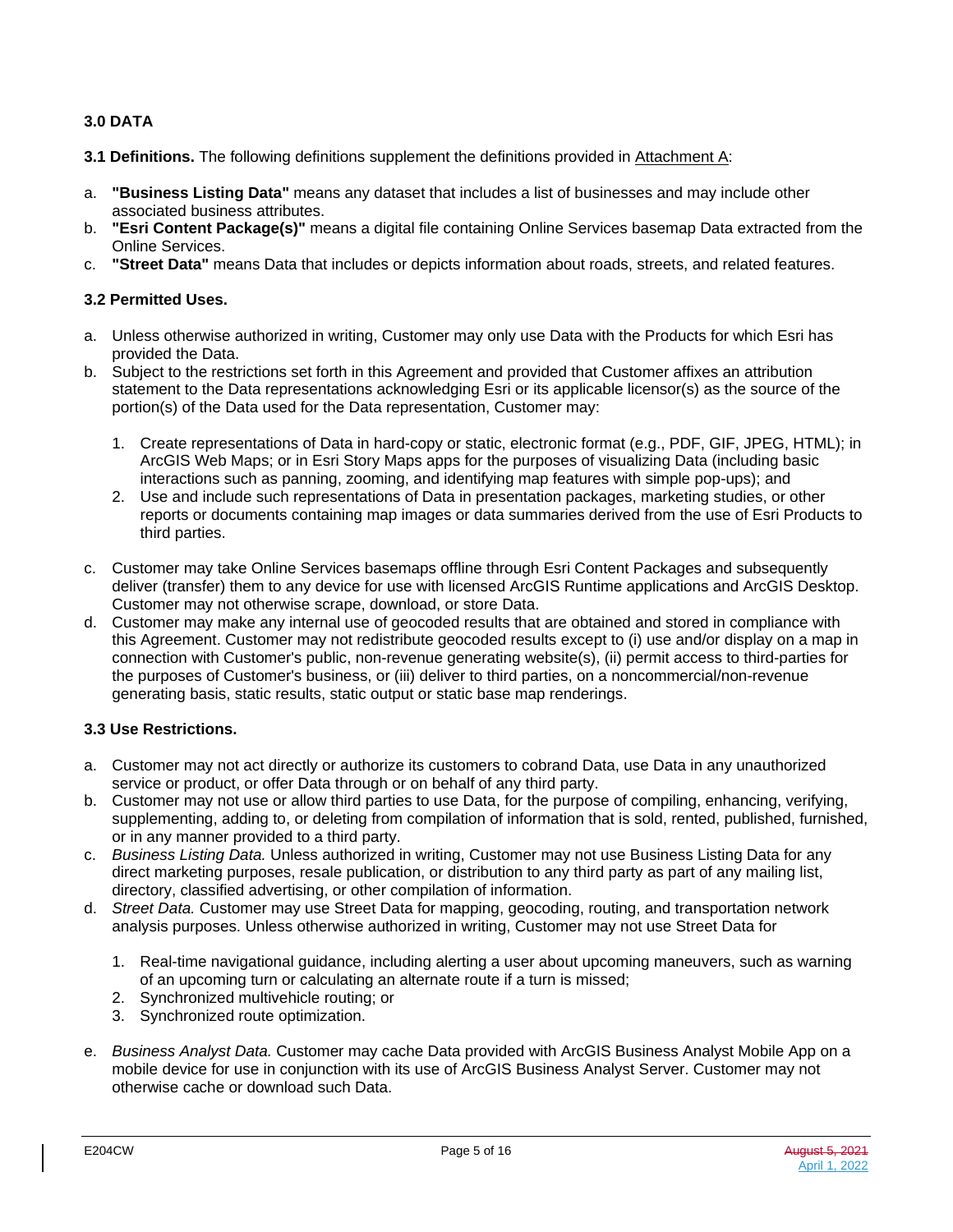- f. *Partial Dataset Licenses:* If Customer orders a subset of a dataset (e.g., a country, region, state, or local portion of a global database), Customer may use only the licensed subset, not any other portion of the full dataset.
- g. *Michael Bauer Research International Boundaries Data ("MBR Data")*. Customer's right to use data downloaded to Customer's premises (e.g., MBR Data stored in ArcGIS Enterprise, ArcGIS Desktop) terminates 2 years after download.

**3.4 Supplemental Terms and Conditions for Data.** Certain Data licensors require Esri to flow down additional attribution requirements and terms of use to Customer. These terms supplement and amend the terms of this Agreement and are available at [www.esri.com/legal/third-party-data.](https://www.esri.com/legal/third-party-data)

## **4.0 MAINTENANCE**

**4.1 US Customers.** Esri will provide Maintenance for Software and Online Services in accordance with the Esri Maintenance and Support Program and this Agreement if Customer is in the United States.

**4.2 Customers outside the United States.** Customer may obtain maintenance services from their local Esri authorized distributor under the authorized distributor's own standard support policy.

## **5.0 SERVICES**

**5.1 US Customers.** Esri may provide Esri Managed Cloud Services, Training, or Professional Services including Advantage Program to US Customers under an applicable Ordering Document. Unless Customer has signed an agreement with Esri establishing terms and conditions for such Services, Esri's performance is subject to the Services terms and conditions incorporated by reference and found at

[https://www.esri.com/content/dam/esrisites/en-us/media/legal/services/ma-services.pdf.](https://www.esri.com/content/dam/esrisites/en-us/media/legal/services/ma-services.pdf) A printed copy of these terms and conditions will be provided upon request.

**5.2 Customers outside the United States.** Customers outside of the United States may obtain Services from their local authorized distributor.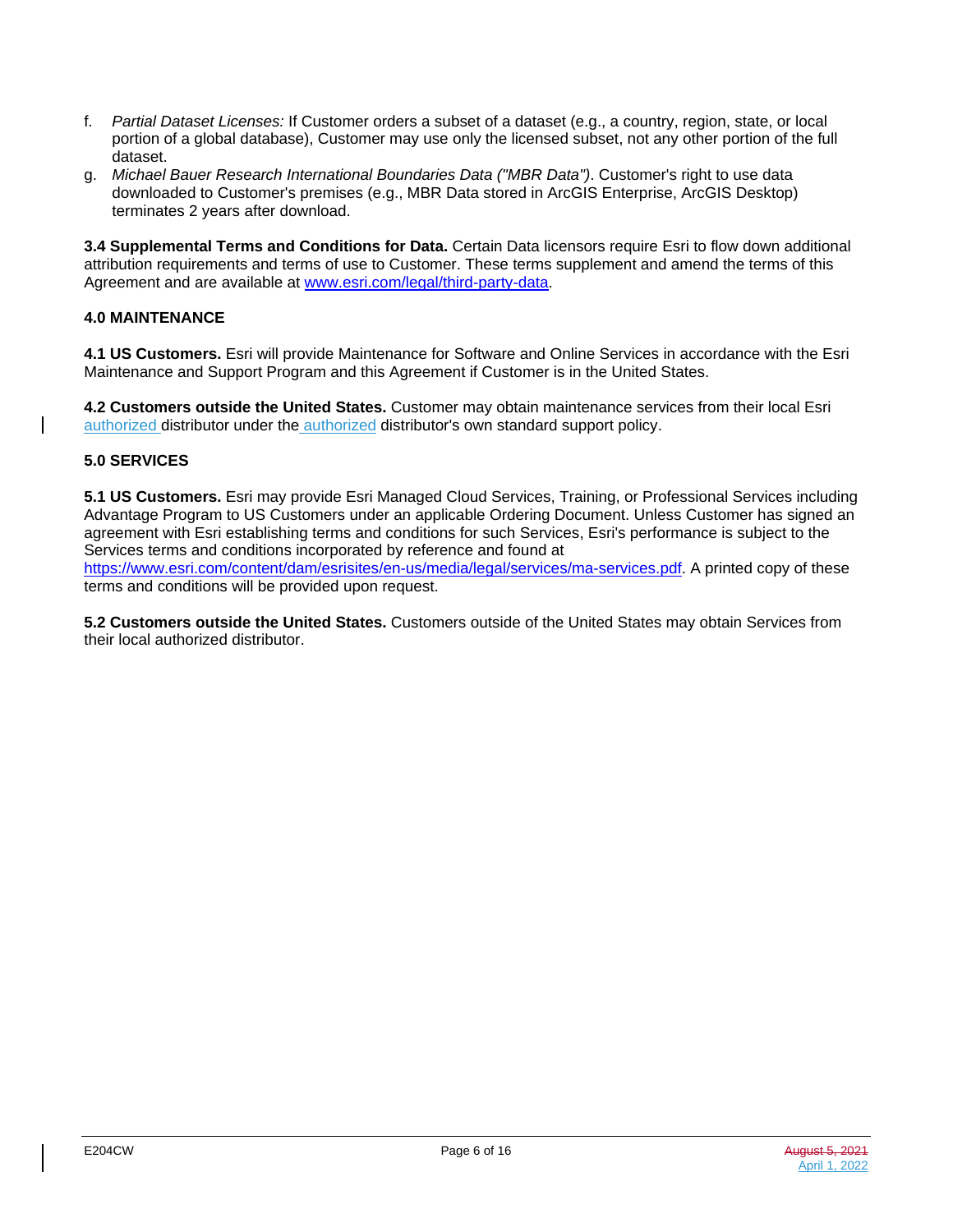#### **ATTACHMENT A GLOSSARY OF TERMS**

The following glossary of terms applies to all Esri Offerings and Services that Esri may provide to its customers. Certain Esri Offerings or Services may not be within the scope of this Agreement. Please disregard any terms that are not applicable to Esri Offerings or Services offered under this Agreement.

**"Affiliate"** means any entity that directly or indirectly (i) Controls; (ii) is Controlled by; or (iii) is under common Control with a party, where "Control" means having more than 50 percent of the voting stock or other voting interest in the Controlled entity.

**"API"** means application programming interface.

**"ArcGIS Website"** means [www.arcgis.com](https://www.arcgis.com/) and any related or successor websites.

**"Authorization Code(s)"** means any key, authorization number, enablement code, login credential, activation code, token, user name and password, or other mechanism required for use of Esri Offerings.

**"Beta"** means any alpha, beta, or other prerelease version of a Product.

**"Cloud Services"** means Online Services and Esri Managed Cloud Services.

**"Content"** means data, images, photographs, animations, video, audio, text, maps, databases, data models, spreadsheets, user interfaces, graphics components, icons, software, and other resources used in connection with Esri Offerings and Services.

**"Control"** means having more than 50 percent of the voting stock or other voting interest in the Controlled entity.

**"Customer Content"** means any Content that Customer provides, uses, or develops in connection with Customer's use of Esri Offerings or Services, including Value-Added Applications. Customer Content excludes any feedback, suggestions, or requests for improvements that Customer provides to Esri.

**"Data"** means any commercially available digital dataset(s) including, but not limited to, geographic vector data, raster data reports, or associated tabular attributes that Esri bundles with other Esri Offerings or delivers independently.

**"Deliverables"** means anything that Esri delivers to Customer as a result of performance of Professional Services.

**"Documentation"** means all user reference documentation that Esri provides with a Deliverable or an Esri Offering.

**"Esri Managed Cloud Services"** means a Customer-specific cloud infrastructure, Software, Data, and network platform that Esri hosts, manages, and makes available to Customer or Customer's end users via the Internet.

**"Esri Offering(s)"** means any Product or Documentation. If Esri provides Training or Professional Services directly to Customer, then Esri Offerings also include Deliverables and Training Materials. Esri Offerings exclude Services and Third-Party Content.

**"GIS"** means geographic information system.

**"Maintenance"** means a subscription program that Esri provides and that entitles Customer to Product updates and other benefits such as access to technical support and self-paced, web-based learning resources.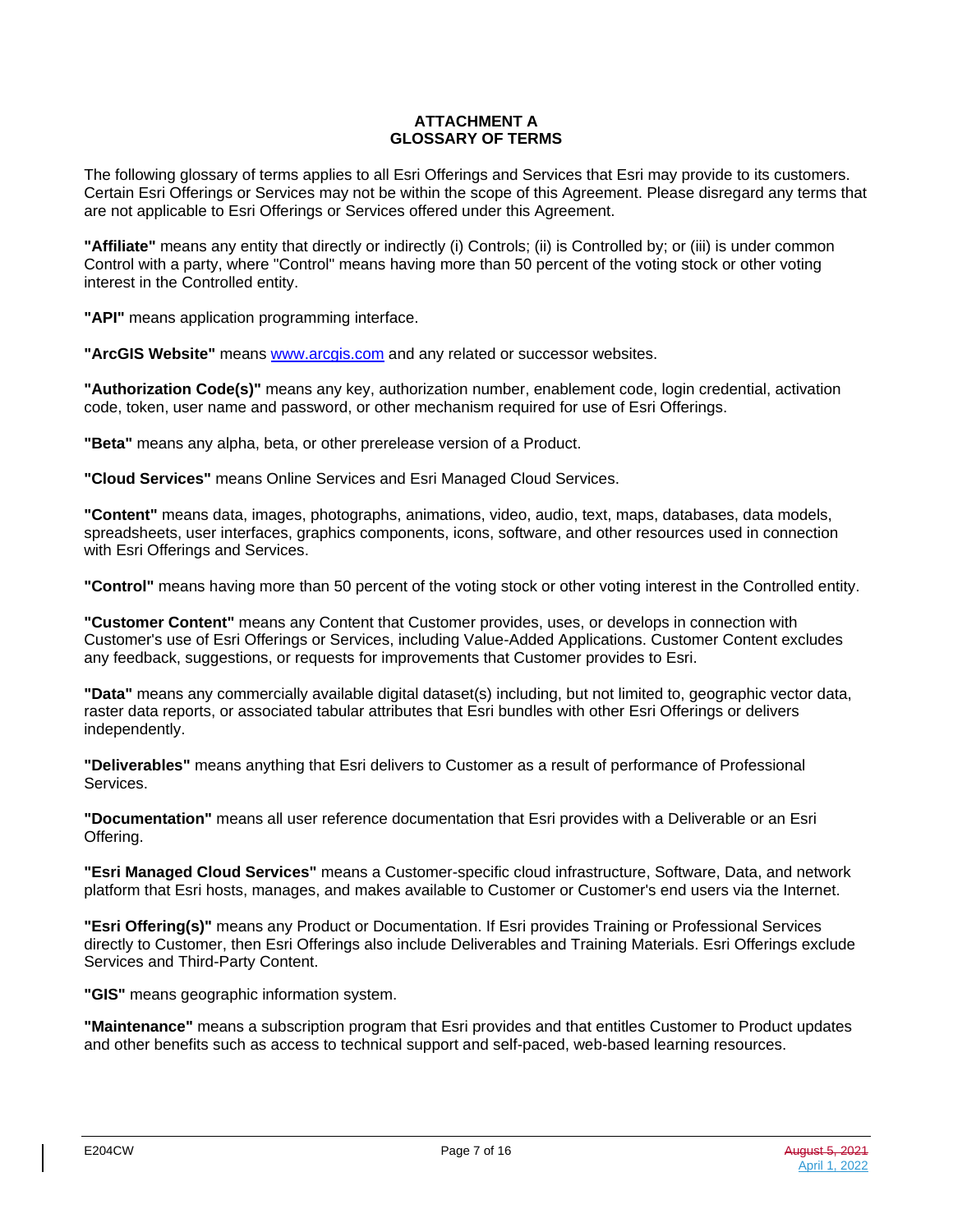**"Malicious Code"** means software viruses; worms; time bombs; Trojan horses; or any other computer code, files, denial of service, or programs designed to interrupt, destroy, or limit the functionality of any computer software, hardware, or telecommunications equipment.

**"Online Services"** means any commercially available, Internet-based geospatial system that Esri provides, including applications and associated APIs for storing, managing, publishing, and using maps, data, and other information. Online Services exclude Data and Content.

**"Ordering Document(s)"** means a sales quotation, Maintenance renewal quote, purchase order, proposal, Task Order, or other document identifying Esri Offerings, updates, or Services that Customer orders.

**"Perpetual License"** means a license to use a version of the Esri Offering for which applicable license fees have been paid, indefinitely, unless terminated by Esri or Customer as authorized under this Agreement.

**"Product(s)"** means Software, Data, and Online Services.

**"Professional Services"** means any development or consulting services that Esri provides to Customer.

**"Sample(s)"** means sample code, sample applications, add-ons, or sample extensions of Products.

**"Service(s)"** means Maintenance. If Esri provides Esri Managed Cloud Services, Training, or Professional Services directly to Customer, then Services also include Esri Managed Cloud Services, Training, and Professional Services.

**"Software"** means any proprietary commercial off-the-shelf software, excluding Data, accessed or downloaded from an Esri-authorized website or that Esri delivers on any media in any format including backups, updates, service packs, patches, hot fixes, or permitted merged copies.

**"Specification(s)"** means (i) the Documentation for Software and Online Services, (ii) the scope of work set forth in any Task Order, or (iii) Esri's published course descriptions for Training.

**"Task Order(s)"** means an Ordering Document for Services.

**"Term License"** means a license for use of an Esri Offering for a limited time period ("**Term**").

**"Third-Party Content"** means any Content that Customer may obtain from a third-party website or that persons other than Esri employees, suppliers, or contractors may directly contribute to Esri's website.

**"Training"** means (i) Product training or (ii) related training that Esri provides under this Agreement.

**"Training Materials"** means digital or printed Content required to complete Training, which may include, but is not limited to, workbooks, data, concepts, exercises, assessments, and exams.

**"Value-Added Application(s)"** means an application developed by Customer for use in conjunction with the authorized use of any Software, Data, or Online Services.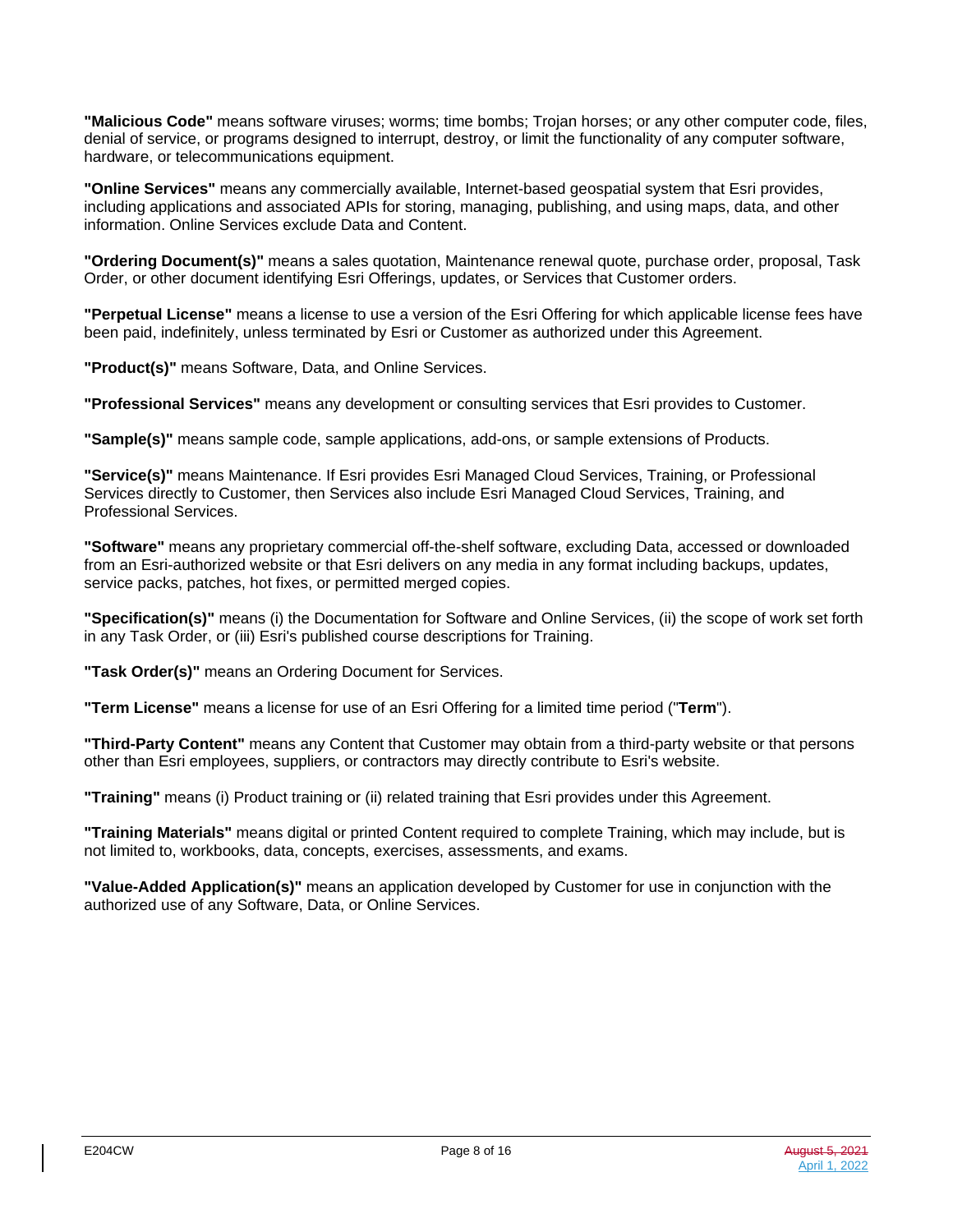### **ATTACHMENT B GENERAL TERMS AND CONDITIONS**

The following general terms and conditions apply to all Esri Offerings and Services that Esri may offer to its customers. Certain Esri Offerings or Services may not be available under this Agreement. Please disregard any terms that are not applicable to Esri Offerings or Services offered under this Agreement.

## **ARTICLE B.1—GENERAL USE RESTRICTIONS**

Except as expressly permitted in this Agreement, Customer will not

- a. Sell, rent, lease, sublicense, distribute, lend, time-share, or assign Services or Esri Offerings;
- b. Distribute or provide direct access to Services or Esri Offerings to third parties, in whole or in part, including, but not limited to, extensions, components, or DLLs;
- c. Distribute Authorization Codes to third parties;
- d. Reverse engineer, decompile, or disassemble any Product or Deliverable delivered in compiled form;
- e. Make any attempt to circumvent the technological measure(s) that controls access to or use of Esri Offerings;
- f. Store, cache, use, upload, distribute, or sublicense Content or otherwise use Esri Offerings in violation of Esri's or a third-party's rights, including intellectual property rights, privacy rights, nondiscrimination laws, export laws, or any other applicable law or regulation;
- g. Remove or obscure any Esri or its licensors' patent, copyright, trademark, proprietary rights notices, or legends contained in or affixed to any Esri Offerings, output, metadata file, or online or hard-copy attribution page of any Data or Documentation;
- h. Unbundle or independently use individual or component parts of Esri Offerings;
- i. Incorporate any portion of Esri Offerings into a product or service for third-party use that competes with the Esri Offerings;
- j. Publish or in any other way communicate the results of benchmark tests run on Beta Products without the prior written permission of Esri and its licensors; or
- k. Use, incorporate, modify, distribute, provide access to, or combine any Esri Offerings in a manner that would subject any Esri Offering to open-source or open-database license terms (e.g. GPL) that require any part of the Esri Offering to be subject to additional terms, for example
	- 1. Disclosed in source code form to third parties;
	- 2. Licensed to third parties for the purpose of making derivative works; or
	- 3. Redistributable to third parties at no charge; or
- l. Generate revenue by providing access to Software or Online Services through a Value-Added Application.

These restrictions will not apply to the extent that they conflict with applicable law or regulation.

#### **ARTICLE B.2—TERM AND TERMINATION**

**B.2.1** Customer may terminate this Agreement or any Esri Offerings license or subscription at any time upon written notice to Esri. Termination without cause does not entitle Customer to receive any refund of fees paid. Any right to terminate pending Services engagements for convenience is set forth in the applicable section in the body of this Agreement. Either party may terminate this Agreement or any license or subscription for a material breach that is not cured within 30 days of written notice to the breaching party. Upon any termination of this Agreement for breach, Esri will stop providing Services. Any licenses in Esri Offerings that survive termination of this Agreement continue under the terms of this Agreement.

**B.2.2** If Esri terminates this Agreement following Customer's breach, then Esri may also, at its election, terminate Customer's licenses or subscriptions to Esri Offerings. If Customer terminates this Agreement for cause or convenience, then Customer may, at its election, also terminate Customer's licenses or subscriptions to Esri Offerings.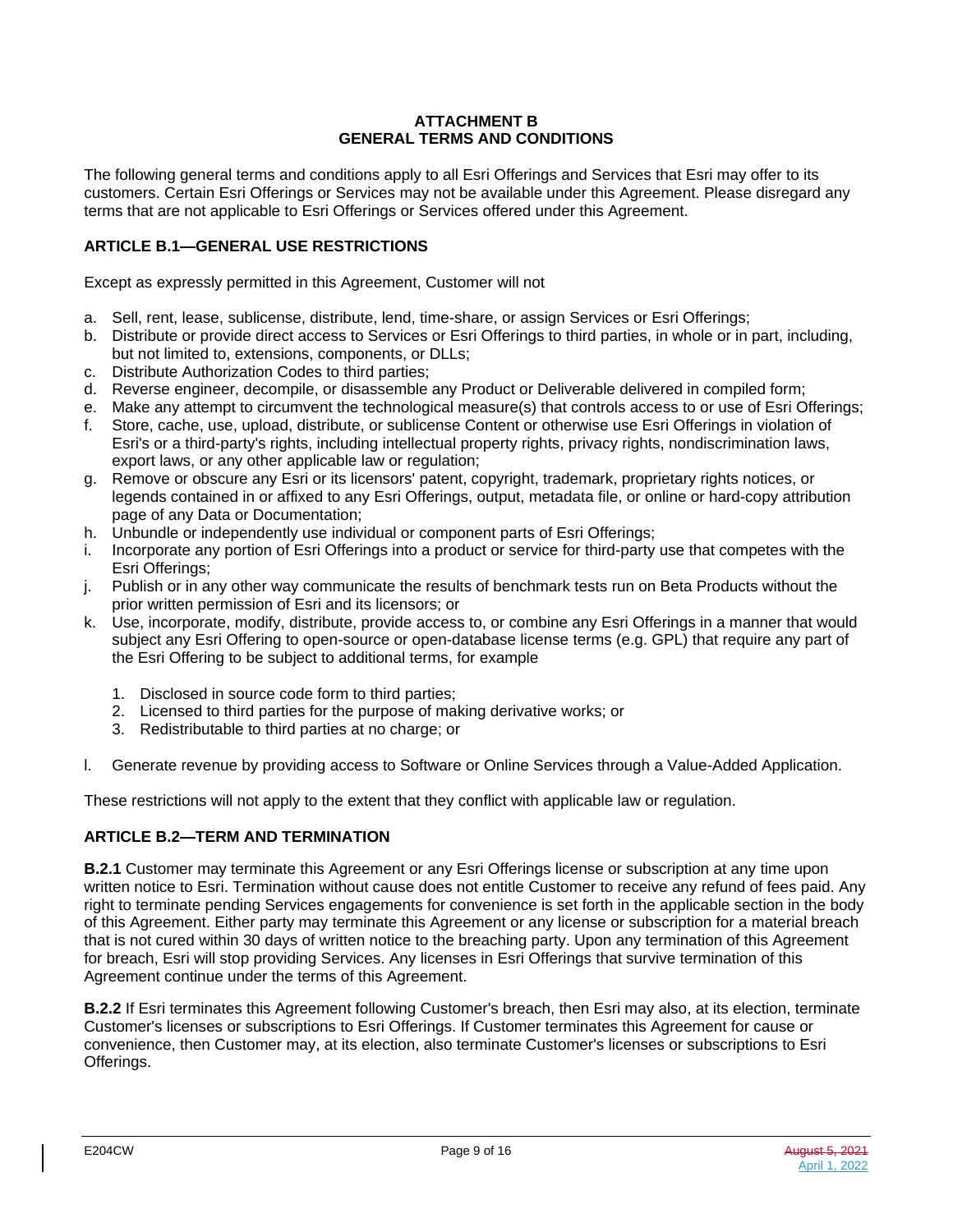**B.2.3** Upon any termination or expiration of a license or subscription, Customer will

- a. Stop accessing and using the terminated or expired Esri Offerings;
- b. Clear any client-side data cache derived from the terminated or expired Cloud Services; and
- c. Stop using and uninstall, remove, and destroy all copies of the terminated or expired Esri Offerings in Customer's possession or control, including any modified or merged portions thereof, in any form, and execute and deliver evidence of such actions to Esri or its authorized distributor.

Esri may stop performing Services immediately upon written notice to Customer if a bankruptcy or insolvency proceeding is commenced by or against Customer until the trustee cures any existing defaults and provides adequate assurance of future performance under this Agreement. This Agreement terminates upon the insolvency, liquidation, or dissolution of either party.

## **ARTICLE B.3—LIMITED WARRANTIES AND DISCLAIMERS**

**B.3.1 Limited Warranties.** Except as disclaimed below, Esri warrants to Customer that (i) Products and Training will substantially comply with the applicable Specifications and (ii) Services will substantially conform to the professional and technical standards of the industry. The warranty period for Esri Offerings offered under a Perpetual License and for Services runs for 90 days from the date of delivery or from the date of acceptance if this Agreement provides an acceptance period. The warranty period for Esri Offerings offered under a subscription or Term License basis runs for the lesser of (i) the duration of the subscription or term or (ii) 90 days from delivery or acceptance if this Agreement provides an acceptance period.

**B.3.2 Special Disclaimer. Third-Party Content; Data; Samples; hot fixes; patches; updates; Online Services provided at no charge; and trial, evaluation, and Beta Products are delivered "as is" and without warranty of any kind.**

**B.3.3 General Disclaimer. Except for the express limited warranties set forth in this Agreement, Esri disclaims all other warranties or conditions of any kind, whether express or implied, including, but not limited to, warranties or conditions of merchantability, fitness for a particular purpose, and noninfringement of intellectual property rights. Esri is not responsible for any nonconformities with Specifications or loss, deletion, modification, or disclosure of Customer Content caused by Customer's modification of any Esri Offering other than as specified in the Documentation. Esri does not warrant that Esri Offerings, or Customer's operation of the same, will be uninterrupted, error free, fault tolerant, or failsafe or that all nonconformities can or will be corrected. Esri Offerings are not designed, manufactured, or intended for use in environments or applications that may lead to death, personal injury, or physical property or environmental damage. Customer should not follow any navigational route suggestions that appear to be hazardous, unsafe, or illegal. Any such uses will be at Customer's own risk and cost.**

**B.3.4 Disclaimers.**

- **a. Internet Disclaimer***.* **Neither party will be liable for damages under any theory of law related to the performance or discontinuance of operation of the Internet or to regulation of the Internet that might restrict or prohibit the operation of Cloud Services.**
- **b. Third-Party Websites; Third-Party Content. Esri is not responsible for any third-party website or Third-Party Content that appears in or is referenced by Esri Offerings or Esri websites, including [www.esri.com,](https://www.esri.com/) [developers.arcgis.com,](https://developers.arcgis.com/) [livingatlas.arcgis.com](https://livingatlas.arcgis.com/) and [www.arcgis.com.](https://www.arcgis.com/) Providing links to third-party websites and resources does not imply an endorsement, affiliation, or sponsorship of any kind.**

**B.3.5 Exclusive Remedy.** Customer's exclusive remedy and Esri's entire liability for breach of the limited warranties in this section will be to replace any defective media and to (i) repair, correct, or provide a workaround for the applicable Esri Offering or Services or (ii) at Esri's election, terminate Customer's right to use and refund the fees paid for Esri Offerings or Services that do not meet Esri's limited warranties.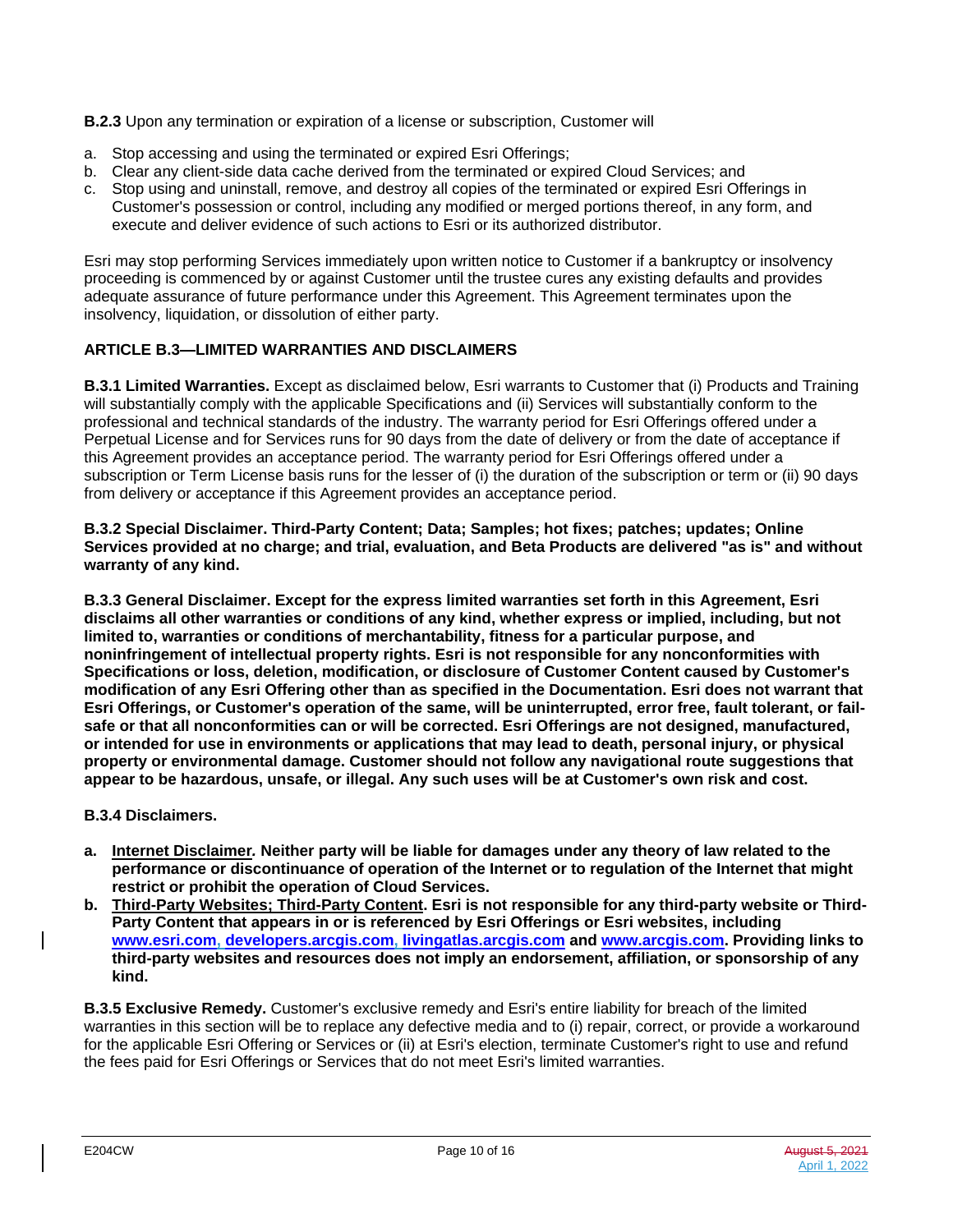## **ARTICLE B.4—LIMITATION OF LIABILITY**

**B.4.1 Disclaimer of Liability. Neither Customer, Esri, nor any Esri authorized distributor or third party licensor will be liable for any indirect, special, incidental, or consequential damages; lost profits; lost sales; loss of goodwill; costs of procurement of substitute goods or services; or damages exceeding the applicable license fees, or current subscription fees, or Services fees paid or owed to Esri for the Esri Offerings or Services giving rise to the cause of action.**

**B.4.2** The limitations and exclusions of liability in the preceding paragraph do not apply to Customer's infringement, misuse, or misappropriation of Esri's or Esri's licensors' intellectual property rights, either party's indemnification obligations, gross negligence, willful misconduct, or violations of the Export Compliance clause of this Agreement or any applicable law or regulation.

**B.4.3 Applicability of Disclaimers and Limitations.** Esri or its authorized distributor has set its fees and entered into this Agreement in reliance on the disclaimers and limitations in this Agreement; the fees reflect an allocation of risk that is an essential basis of the bargain between the parties. **These limitations will apply whether or not a party is aware of the possibility of any damage and notwithstanding any failure of essential purpose of any exclusive, limited remedy.**

**B.4.4** The foregoing disclaimers, limitations, and exclusions may be invalid in some jurisdictions and apply only to the extent permitted by applicable law or regulation in Customer's jurisdiction. Customer may have additional rights that may not be waived or disclaimed. Esri does not seek to limit Customer's warranty or remedies to any extent not permitted by law.

## **ARTICLE B.5—INDEMNIFICATIONS**

**B.5.1 Definitions.** The following definitions supplement the definitions provided in Attachment A:

- a. **"Claim"** means any claim, action, or demand by a third party.
- b. **"Indemnitees"** means Customer and its directors, officers, and employees.
- c. **"Infringement Claim(s)"** means any Claim alleging that Customer's use of or access to any Esri Offering or Service infringes a patent, copyright, trademark, or trade secret.
- d. **"Loss(es)"** means expenditure, damage award, settlement amount, cost, or expense, including awarded attorneys' fees.

## **B.5.2 Infringement Indemnity.**

- a. Esri will defend, hold all Indemnitees harmless from, and indemnify any Loss arising out of an Infringement Claim.
- b. If Esri determines that an Infringement Claim is valid, Esri may, at its expense, either (i) obtain rights for Customer to continue using the Esri Offerings or Services or (ii) modify the Esri Offerings or Services while maintaining substantially similar functionality. If neither alternative is commercially reasonable, Esri may terminate Customer's right to use the Esri Offerings or Services and will refund any (a) license fees that Customer paid for the infringing Esri Offerings or Services acquired under a Perpetual License, prorated on a 5--year, straight-line depreciation basis beginning from the initial date of delivery or (b) unused portion of fees paid for Term Licenses, Subscriptions, and Maintenance.
- c. Esri has no obligation to defend an Infringement Claim or to indemnify Customer to the extent the Infringement Claim arises out of (i) the combination or integration of Esri Offerings or Services with a product, process, system, or element that Esri has not supplied or specified in the Specification; (ii) alteration of Esri Offerings or Services by anyone other than Esri or its subcontractors; (iii) compliance with Customer's specifications; or (iv) use of Esri Offerings or Services after Esri either provides a modified version to avoid infringement or terminates Customer's right to use the Esri Offerings or Services.

**B.5.3 General Indemnity.** Esri will defend and hold all Indemnitees harmless from, and indemnify any Loss arising out of, any Claim for bodily injury, death, or tangible or real property damage brought against any of the Indemnitees to the extent arising from any negligent act or omission or willful misconduct by Esri or its directors, officers, employees, or agents performing Services while on Customer's site.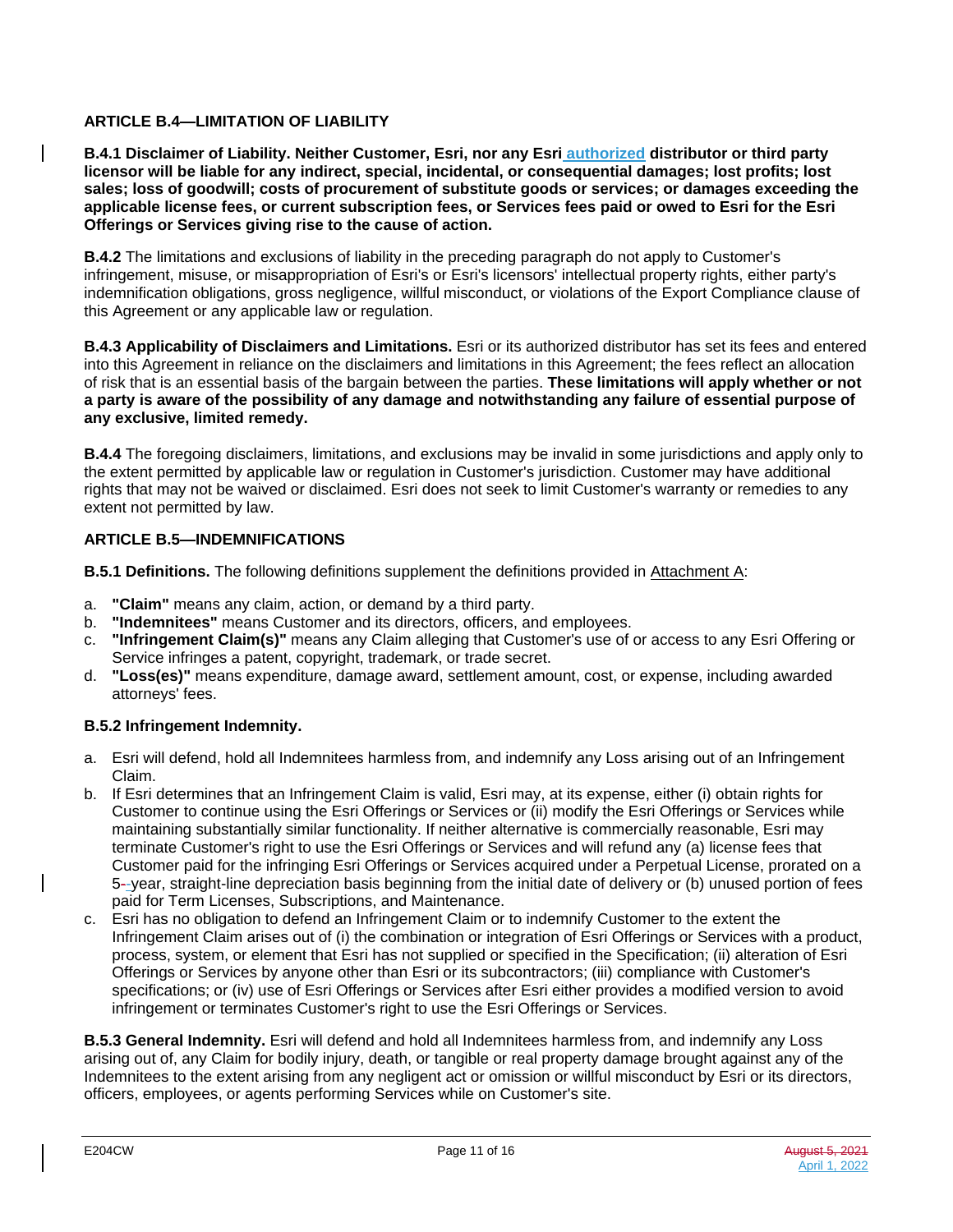**B.5.4 Conditions for Indemnification.** As conditions for indemnification, but for those defined as Infringement Claims (see B.5.2 c.), Indemnitee will (i) promptly notify Esri in writing of the Claim, (ii) provide all available documents describing the Claim, (iii) give Esri sole control of the defense of any action and negotiation related to the defense or settlement of any Infringement Claim, and (iv) reasonably cooperate in the defense of the Infringement Claim at Esri's request and expense.

## **B.5.5 This section sets forth the entire obligation of Esri, its authorized distributor, and its third party licensors regarding any Claim for which Esri must indemnify Customer.**

# **ARTICLE B.6—INSURANCE**

If Esri is providing Services, Esri will carry, at a minimum, the following coverage:

- a. Comprehensive general liability or commercial general liability with a minimum coverage of \$1,000,000.00 (US dollars) combined single limit per occurrence for bodily injury, including death, and property damage liability to include the following:
	- 1. Premises and operations;
	- 2. Blanket contractual liability;
	- 3. Broad form property damage;
	- 4. Independent contractors;
	- 5. Personal injury, with employee exclusion deleted; and
	- 6. Completed operations.
- b. Workers' compensation insurance, with waiver of subrogation, in an amount that complies with statutory limits.

## **ARTICLE B.7—SECURITY AND COMPLIANCE**

**B.7.1 Security.** Esri publishes its security capabilities at [https://trust.arcgis.com.](https://trust.arcgis.com/) Customer may give Esri personnel access to Customer systems or to Customer or third-party personal information, controlled information, or sensitive data if access is essential for Esri's performance of Services and if Esri expressly agrees to such access. Esri will use reasonable administrative, technical, and physical safeguards to protect such data and guard against unauthorized access. Customer bears responsibility to (i) confirm that Esri's published security and privacy controls meet all applicable legal requirements for protection of Customer Content and (ii) upload or share Customer Content through Cloud Services only when it is legal to do so. Esri is not responsible to review Customer Content to ensure compliance with applicable laws and regulations. Customer must contact Esri at [securesupport@esri.com](mailto:securesupport@esri.com) for further instruction before providing any Customer Content that requires security measures other than Esri's published security capabilities.

**B.7.2 Malicious Code.** Esri will use commercially reasonable efforts to ensure that Esri Offerings will not transmit any Malicious Code to Customer. Esri is not responsible for Malicious Code that Customer introduces to Esri Offerings or that is introduced through Third-Party Content.

**B.7.3 Export Compliance.** Each party will comply with all applicable export and trade sanctions laws and regulations, including the US Department of Commerce's Export Administration Regulations (EAR), the US Department of State's International Traffic in Arms Regulations (ITAR), the US Department of Treasury, Office of Foreign Assets Control (OFAC) Regulations, and other applicable export laws. Customer will not export, reexport, transfer, release, or otherwise dispose of, in whole or in part, or permit access to or transfer or use of Services or Esri Offerings to any United States embargoed countries currently including Iran, Syria, North Korea, Cuba, Crimea region of Ukraine, the Donetsk People's Republic (DNR) and Luhansk People's Republic (LNR), or denied entities or persons except in accordance with all then-current applicable US government export laws and regulations. Customer will not export, reexport, transfer, or use Services or Esri Offerings for certain missile, nuclear, chemical, or biological activities or end uses without proper authorization from the US government. Customer shall immediately notify Esri in writing if any US government entity or agency denies, suspends, or revokes Customer's export privileges. Customer will not upload, store, or process in Cloud Services any Customer Content that (i) has an Export Control Classification Number (ECCN) other than EAR99 or (ii) is controlled for export from the United States under ITAR. Customer will notify Esri in advance if Esri's performance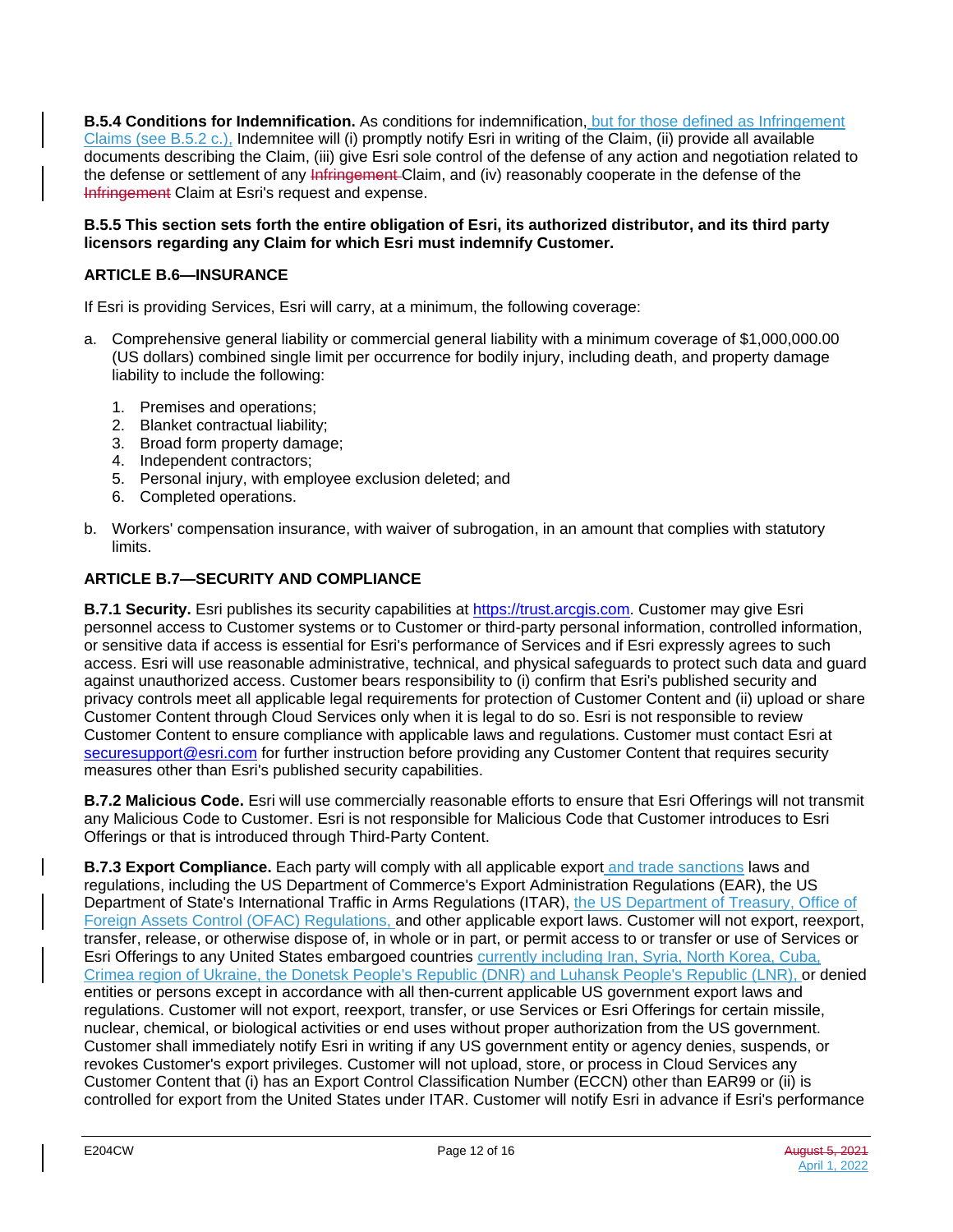of any Services or provision of any Esri Offerings is related to any defense article, defense service, or technical data, as defined under the ITAR Sections 120.6, 120.9, and 120.10, respectively; Esri will not perform any such Services or provide any such Esri Offerings until Esri obtains any necessary export license from the US government. Customer will reasonably assist Esri in applying for and obtaining an export license if needed.

**B.7.4 Privacy.** Esri will process personal data according to the terms of the Data Processing Addendum available at [https://www.esri.com/en-us/privacy/overview.](https://www.esri.com/en-us/privacy/overview)

# **ARTICLE B.8—CLOUD SERVICES**

**B.8.1 Prohibited Uses.** Customer shall not provide Customer Content or otherwise access or use Cloud Services in a manner that

- a. Creates or transmits spam, spoofings, or phishing email or offensive or defamatory material; or stalks or makes threats of physical harm;
- b. Stores or transmits any Malicious Code;
- c. Violates any law or regulation;
- d. Infringes or misappropriates the rights of any third party;
- e. Probes, scans, or tests the vulnerability of Cloud Services or breach any security or authentication measures used by Cloud Services without written approval from Esri's Product Security Officer; or
- f. Benchmarks the availability, performance, or functionality of Cloud Services.

**B.8.2 Service Interruption.** System failures or other events beyond Esri's reasonable control may interrupt Customer's access to Cloud Services. Esri may not be able to provide advance notice of such interruptions.

## **B.8.3 Customer Content.**

- a. Customer grants Esri and its subcontractors a nonexclusive, nontransferable, worldwide right to host, run, modify, and reproduce Customer Content as needed to provide Cloud Services to Customer. Esri will not access, use, or disclose Customer Content without Customer's written permission except as reasonably necessary to support Customer's use of Cloud Services. Except for the limited rights granted to Esri under this Agreement, Customer retains all its rights, title, and interest in the Customer Content.
- b. If Customer accesses Cloud Services with an application provided by a third party, Esri may disclose Customer Content to such third party as necessary to enable interoperation between the application, Cloud Services, and Customer Content.
- c. Esri may disclose Customer Content if required to do so by law or regulation or by order of a court or other government body, in which case Esri will reasonably attempt to limit the scope of disclosure.
- d. When Customer's use of Cloud Services ends, Esri will either
	- 1. Make Customer Content available to Customer for download for a period of 30 days unless Customer requests a shorter window of availability or Esri is legally prohibited from doing so; or
	- 2. Download all Customer Content in Esri's possession to a medium of Customer's choosing and deliver such Customer Content to Customer.

Esri will have no further obligations to store or return Customer Content at the conclusion of the Cloud Services.

**B.8.4 Removal of Customer Content.** Esri may remove or delete Customer Content if there is reason to believe that uploading Customer Content to or using it with Cloud Services materially violates this Agreement. If reasonable under these circumstances, Esri will notify Customer before removing Customer Content. Esri will respond to any Digital Millennium Copyright Act takedown notices in accordance with Esri's copyright policy, available at [www.esri.com/legal/dmca\\_policy.](https://www.esri.com/legal/dmca_policy)

**B.8.5 Service Suspension.** Esri may suspend access to Cloud Services (i) if Customer materially breaches this Agreement and fails to timely cure the breach; (ii) if Esri reasonably believes that Customer's use of Cloud Services will subject Esri to immediate liability or adversely affect the integrity, functionality, or usability of the Cloud Services; (iii) for scheduled maintenance; (iv) to enjoin a threat or attack on Cloud Services; or (v) if Cloud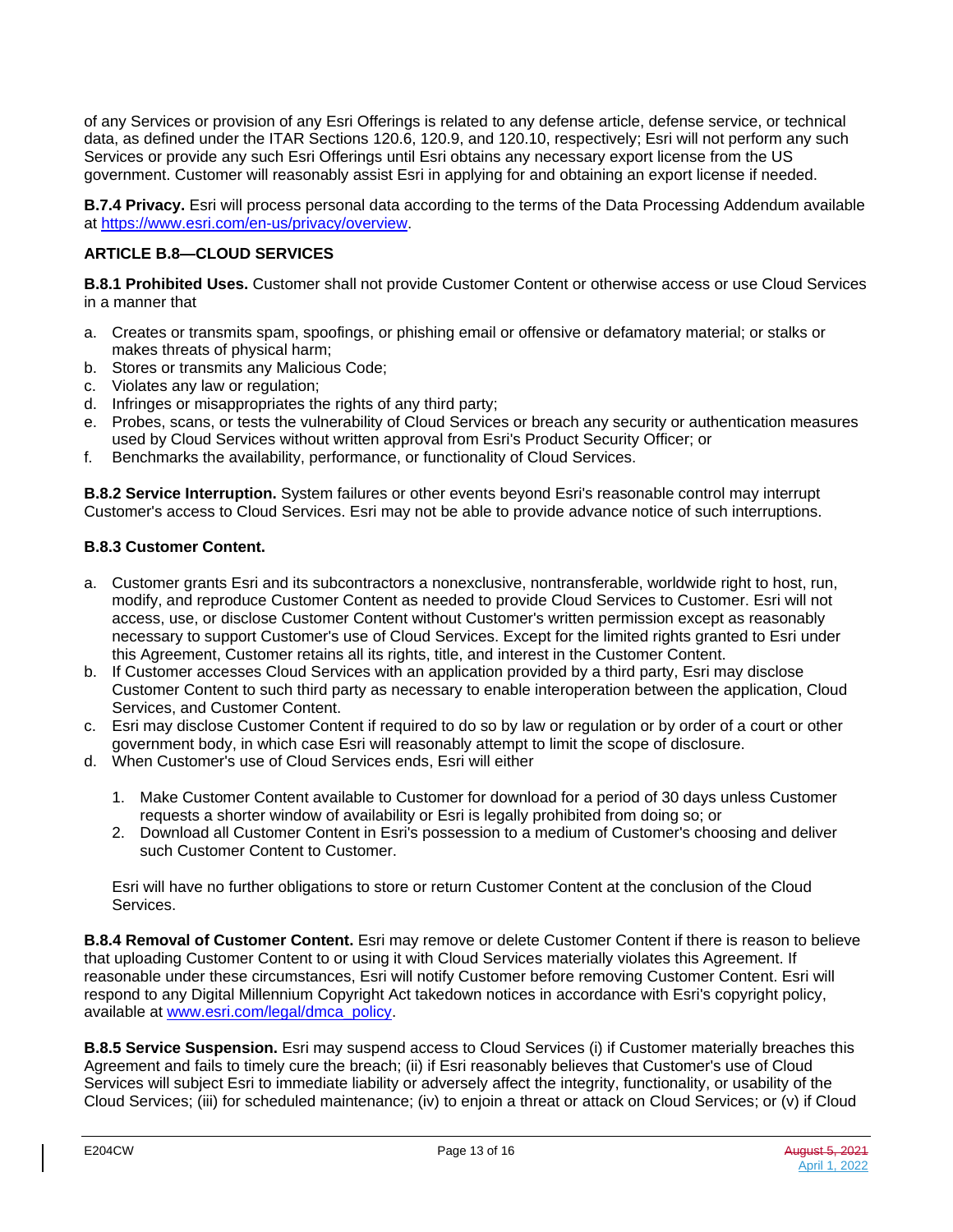Services become prohibited by law or regulated to a degree that continuing to provide them would impose a commercial hardship. When feasible, Esri will notify Customer of any Cloud Services suspension beforehand and give Customer reasonable opportunity to take remedial action.

Esri is not responsible for any damages, liabilities, or losses that may result from any interruption or suspension of Cloud Services or removal of Customer Content as described above.

**B.8.6 Notice to Esri.** Customer will promptly notify Esri if Customer becomes aware of any unauthorized use of Customer's subscription or any other breach of security regarding Cloud Services.

## **ARTICLE B.9—GENERAL PROVISIONS**

**B.9.1 Payment.** Customer will pay each correct invoice no later than 30 days after receipt and will remit payment to the address stated on the invoice. Customers outside the United States will pay the authorized distributor's invoices in accordance with the authorized distributor's payment terms.

**B.9.2 Feedback.** Esri may freely use any feedback, suggestions, or requests for Product improvement that Customer provides to Esri.

**B.9.3 Patents.** Customer may not seek, and may not permit any other user to seek, a patent or similar right worldwide that is based on or incorporates any Products. This express prohibition on patenting will not apply to Customer's software and technology except to the extent that Products, or any portion thereof, are part of any claim or preferred embodiment in a patent application or a similar application.

**B.9.4 Restrictions on Solicitation.** Neither party will solicit for hire any employee of the other party who is associated with the performance of Services during the performance of the Services and for a period of 1 year thereafter. This does not restrict either party from publicly advertising positions for hire in newspapers, professional magazines, or Internet postings.

**B.9.5 Taxes and Fees; Shipping Charges.** Pricing of Esri Offerings and Services that Esri quotes to Customer is exclusive of any and all applicable taxes or fees including, but not limited to, sales tax, use tax, or value-added tax (VAT); customs, duties, or tariffs; shipping and handling charges; and vendor enrollment fees. Esri will add any fees that it is required to pay to the total amount of its invoice to Customer. Esri may include estimated taxes and shipping and handling charges in its quotations but may adjust these fees on invoicing. For Customers outside the United States, the authorized distributor may quote taxes or fees in accordance with its own policies.

**B.9.6 Compliance Review.** Customer will keep accurate and complete records and accounts pertaining to its compliance with its obligations under this Agreement. Esri or its authorized distributor may conduct a compliance review of these records and accounts with no less than 14 business days' written notice or may appoint an independent third party to conduct such a compliance review on its behalf. Customer will promptly correct any noncompliance identified during the compliance review. Neither Esri nor Esri's authorized distributor may conduct a compliance review of Customer within 12 months after the conclusion of any prior compliance review that does not reveal any material Customer noncompliance.

**B.9.7 No Implied Waivers.** The failure of either party to enforce any provision of this Agreement is not a waiver of the provisions or of the right of such party thereafter to enforce that or any other provision.

**B.9.8 Severability.** If any provision of this Agreement is held to be unenforceable for any reason, (i) such provision will be reformed only to the extent necessary to make the intent of the language enforceable, and (ii) all other provisions of this Agreement will remain in effect.

**B.9.9 Successor and Assigns.** Customer will not assign, sublicense, or transfer Customer's rights or delegate Customer's obligations under this Agreement without Esri's and its authorized distributor's prior written consent, and any attempt to do so without consent will be void. This Agreement will be binding on the respective successors and assigns of the parties to this Agreement. Notwithstanding, a contractor under contract to the government to deliver Products may assign this Agreement and Products acquired for delivery to its government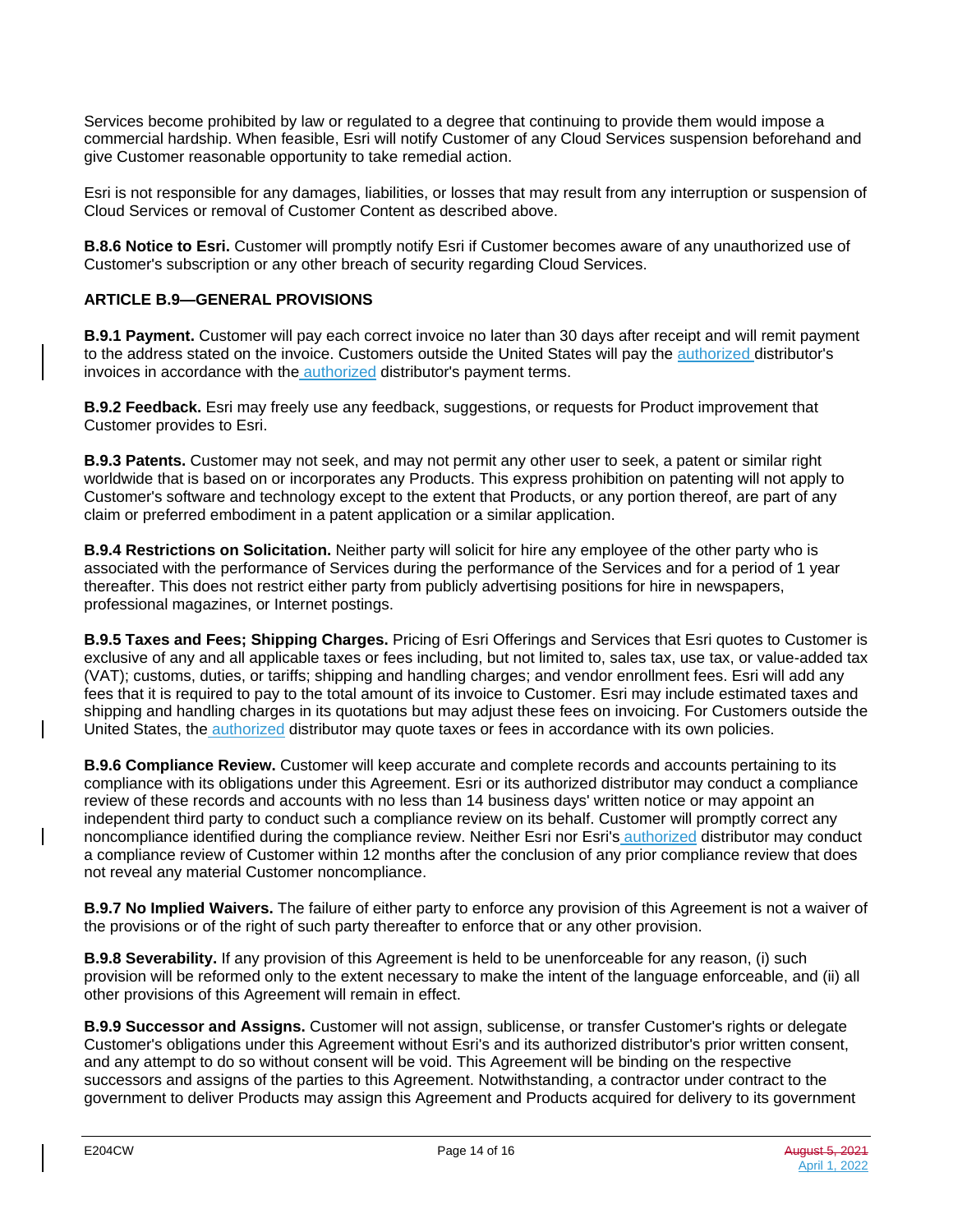customer upon written notice to Esri, provided the government customer assents to the terms of this Agreement. Upon mutual agreement, Esri's Affiliates may provide Services under the terms of this Agreement; in such cases, the Ordering Documents will identify the Affiliate as the party that provides the Services. Esri's authorized distributors are not Affiliates of Esri.

**B.9.10 Survival of Terms.** The Glossary of Terms and provisions of the following Articles of these General Terms and Conditions will survive the expiration or termination of this Agreement: "Limited Warranties and Disclaimers," "Limitation of Liability," "Indemnifications," and "General Provisions."

**B.9.11 US Government Customer.** The Products are commercial items, developed at private expense, provided to Customer under this Agreement. If Customer is a US government entity or US government contractor, Esri licenses or provides subscriptions to Customer in accordance with this Agreement under FAR Subparts 12.211/12.212 or DFARS Subpart 227.7202. Esri Data and Online Services are licensed or subscribed under the same DFARS Subpart 227.7202 policy as commercial computer software for acquisitions made under DFARS. Products are subject to restrictions, and this Agreement strictly governs Customer's use, modification, performance, reproduction, release, display, or disclosure of Products. Agreement provisions that are inconsistent with federal law regulation will not apply. A US government Customer may transfer Software to any of its facilities to which it transfers the computer(s) on which it has installed such Software. If any court, arbitrator, or board holds that a US government Customer has greater rights to any portion of Products under applicable public procurement law, such rights will extend only to the portions affected. ArcGIS Online has been granted FedRAMP tailored low authorization but does not meet higher security requirements including those found in DFARS 252.239-7010.

**B.9.12 Governing Law.** This Agreement is not subject to the United Nations Convention on Contracts for the International Sale of Goods.

- a. **Government Entities.** If Customer is a government entity, the applicable laws of Customer's jurisdiction govern this Agreement.
- b. **Nongovernment Entities.** US federal law and the law of the State of California exclusively govern this Agreement, excluding their respective choice of law principles.
- **B.9.13 Dispute Resolution.** The parties will use the following dispute resolution processes:
- a. **Equitable Relief.** Either party will have the right to seek an injunction, specific performance, or other equitable relief in any court of competent jurisdiction without the requirement of posting a bond or proving injury as a condition for relief.
- b. **US Government Agencies.** This Agreement is subject to the Contract Disputes Act of 1978, as amended (41 USC 601–613).
- c. **Other Government Entities.** Esri will comply with mandatory dispute resolutions under applicable law.
- d. **Arbitration.** Except as noted above, the parties will submit to binding arbitration to resolve any dispute arising out of or relating to this Agreement that cannot be settled through negotiation. If Customer is in the United States or one of its territories or outlying areas, the Commercial Arbitration Rules of the American Arbitration Association will govern the arbitration proceedings. If Customer is outside the United States, the Rules of Arbitration of the International Chamber of Commerce will govern the proceedings. The parties will select a single arbitrator in accordance with the applicable arbitration rules. The language of the arbitration will be English. Arbitration will be at an agreed-upon location. Either party will, at the request of the other, make available documents or witnesses relevant to the major aspects of the dispute.

**B.9.14 Force Majeure.** A party will not be liable for any failure of or delay in the performance of this Agreement for the period that such failure or delay is due to causes beyond the party's reasonable control. Such causes may include, but are not limited to, acts of God, war, strikes, labor disputes, cyber attacks, laws, regulations, government orders, or any other force majeure event.

**B.9.15 Independent Contractor.** Esri is and at all times will be an independent contractor. Nothing in this Agreement creates an employer/employee, principal/agent, or joint venture relationship between Esri or its authorized distributor and Customer. No party has any authority to enter into contracts on behalf of another party or otherwise act on behalf of another party.